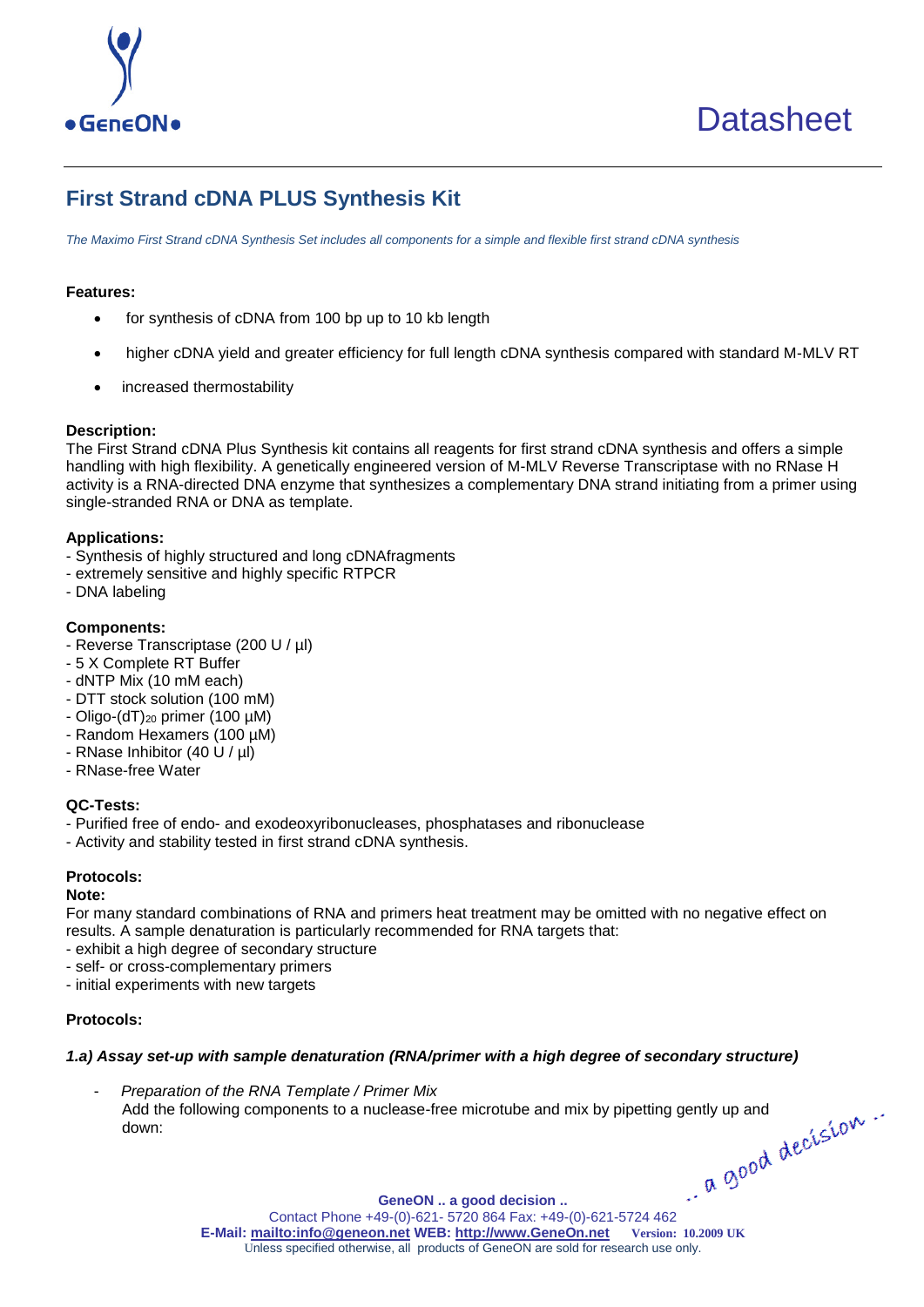

| <b>Component</b>    | <b>Stock</b><br>conc. | Final amount/conc.                                                 | 20 µl assay      |
|---------------------|-----------------------|--------------------------------------------------------------------|------------------|
| RNase-free water    |                       |                                                                    | fill up to 10 µl |
| <b>RNA Template</b> |                       | total RNA: $10$ pg - $5$ µg<br>or<br>mRNA: 10 pg - 500 ng          | $x \mu$          |
|                     |                       | gene-specific primer: 10-20 pmol<br>$(50-100 \text{ ng})$ or       | $0.1 - 0.2$ µl   |
| Primer              | $100 \mu M$           | oligo- $(dT)$ <sub>15-25</sub> primer: 50 pmol<br>$(300 \n mg)$ or | $0.5$ µl         |
|                     |                       | random primer:<br>50 pmol (100 ng)                                 | $0.5$ µl         |

# *Denaturation and primer annealing*

Incubate the mixture at 65-70°C for 5 min and place it at room temperature (if using specific primer) or on ice (if using oligo-dT or random primer).

## *Preparation of the Reaction Mix*

Add the following components to a further nuclease-free microtube and mix by pipetting gently up and down:

| <b>Component</b>                 | Stock-conc.  | final amount/conc. | 20 µl assay           |
|----------------------------------|--------------|--------------------|-----------------------|
| RNase-free water                 |              |                    | fill up to $10 \mu l$ |
| <b>SCRIPT RT Buffer complete</b> | 5x           | 1x                 | $4 \mu$               |
| dNTP Mix                         | 10 mM each   | 500 nM each        | $1 \mu$               |
| DTT stock solution $\frac{1}{1}$ | 100 mM       | $5 \, \text{m}$ M  | $1 \mu l$             |
| RNase Inhibitor <sup>2)</sup>    | 40 units/ul  | 40 units           | $1 \mu$               |
| SCRIPT Reverse Transcriptase 3)  | 200 units/µl | 100 units          | $0.5$ µl              |

1) Adding of up to 5 mM DTT may increase the yield and is recommended for individual optimization.

- 2) Addition of 40 units RNase inhibitor per assay is recommended and may be essential when working with low amounts of starting RNA.
- GeneON .. a good decision .. <br>Contact Phone +49-(0)-621- 5720 864 Fax: +49-(0)-621-5724 462 3) 100 units (0.5 µl) of enzyme is recommended for standard assays but increasing the amount of enzyme to 200 units (1µl) per assay may show even higher transcription yields under selected assay conditions.

**[GeneON .. a good decision ..](http://www.geneon.net/) E-Mail[: mailto:info@geneon.net](mailto:info@geneon.net) WEB: [http://www.GeneOn.net](http://www.geneon.net/) Version: 10.2009 UK** Unless specified otherwise, all products of GeneON are sold for research use only.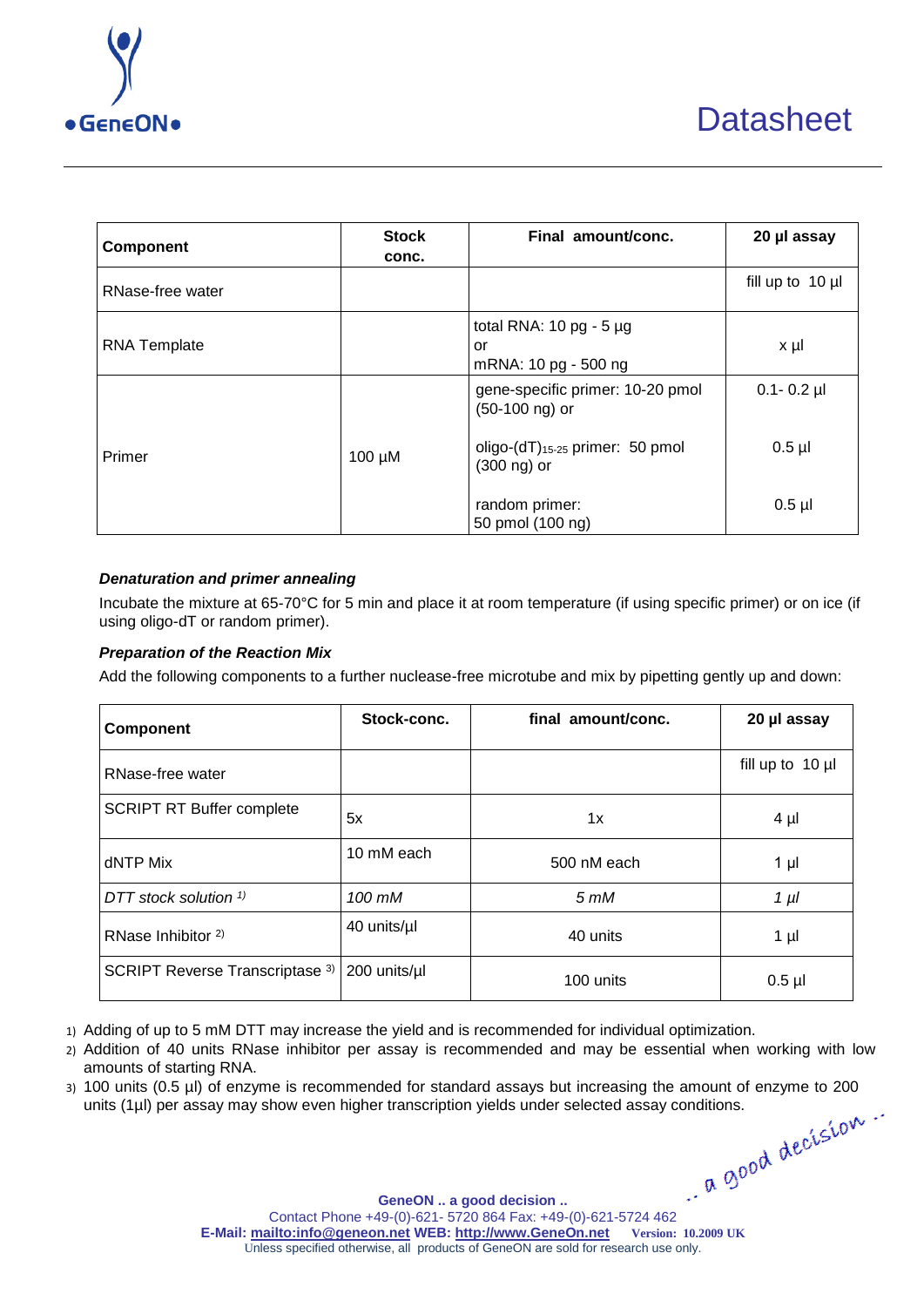

# *Complete Reaction Mix*

Add 10 µl Reaction Mix to 10 µl RNA Template / Primer Mix to complete the 20 μl Reaction Mix. Pipett on ice and mix by pipetting gently up and down.

## *Go ahead with First-Strand cDNA Synthesis (2.)*

## *1.b) Assay set-up without sample denaturation (standard RNA/primer combinations)*

#### *Assay preparation*

Add the following components to a nuclease-free microtube. Pipett on ice and mix the components by pipetting gently up and down. In general, water, RNA and primers should be mixed together before the remaining components are added.

| component                        | stock<br>conc. | final amount/conc.                                                         | 20 µl assay           |
|----------------------------------|----------------|----------------------------------------------------------------------------|-----------------------|
| RNase-free water                 |                |                                                                            | fill up to $20 \mu l$ |
| <b>RNA Template</b>              |                | total RNA: 10 pg - 5 µg or<br>mRNA: 10 pg - 500 ng                         | x µl                  |
| Primer                           | 100 µM         | gene-specific primer:<br>10-20 pmol (50-100 ng) oligo-(dT)15-25<br>primer: | $0.1 - 0.2$ µl        |
|                                  |                | 50 pmol (300 ng) random primer:                                            | $0.5$ µl              |
|                                  |                | 50 pmol (100 ng)                                                           | $0.5$ $\mu$           |
| <b>SCRIPT RT Buffer complete</b> | 5x             | 1x                                                                         | $4 \mu$               |
| dNTP Mix                         | 10 mM each     | 500 nM each                                                                | $1 \mu$               |
| DTT stock solution <sup>1)</sup> | 100 mM         | $5 \, \text{m}$ M                                                          | $1 \mu l$             |
| RNase Inhibitor <sup>2)</sup>    | 40 units/µl    | 40 units                                                                   | $1 \mu$               |
| SCRIPT Reverse Transcriptase 3)  | 200 units/µl   | 100 units                                                                  | $0.5$ µl              |

1) Adding of up to 5 mM DTT may increase the yield and is recommended for individual optimization.

2) Addition of 40 units RNase inhibitor per assay is recommended and may be essential when working with low amounts of starting RNA.

3) 100 units (0.5 µl) of enzyme is recommended for standard assays but increasing the amount of enzyme to 200 units (1µl) per assay may show even higher transcription yields under selected assay conditions.

# *Go ahead with First-Strand cDNA Synthesis (2.)*

GeneON .. a good decision ..<br>Contact Phone +49-(0)-621- 5720 864 Fax: +49-(0)-621-5724 462

**[GeneON .. a good decision ..](http://www.geneon.net/) E-Mail[: mailto:info@geneon.net](mailto:info@geneon.net) WEB: [http://www.GeneOn.net](http://www.geneon.net/) Version: 10.2009 UK** Unless specified otherwise, all products of GeneON are sold for research use only.